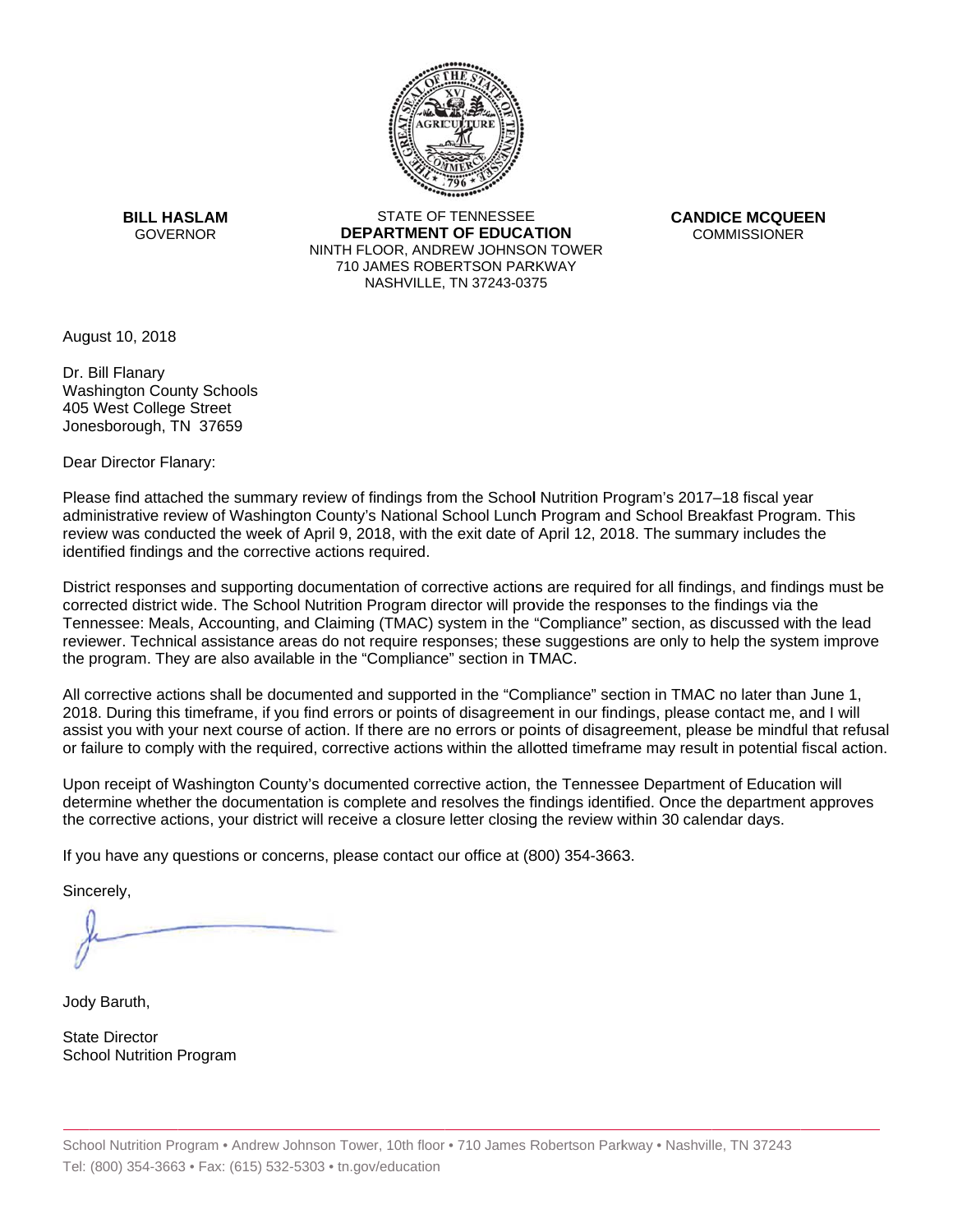

## **Washington County Schools (900)** Review ID: 741 Exit Conference Date: 4/12/2018

# Review Year: 2018

Month of Review: February

Lead Reviewer: Chris Crutcher

|      | <b>Findings</b> |                            |                                   |
|------|-----------------|----------------------------|-----------------------------------|
| Area |                 | <b>Finding Description</b> | <b>Required Corrective Action</b> |

#### **SFA - Level Findings**

| $100 -$<br>Certification<br>and Benefit<br>Issuance | $V-0100$ | Many applications within the<br>review sample were not<br>approved timely. 7 CFR<br>245.6(c)(6)(i) requires eligibility<br>determinations, and<br>notifications be made, status<br>implemented within ten<br>operating days of receipt of<br>the application. | Revise the application process and establish<br>an internal control to ensure compliance with<br>the determination requirements. Upload a<br>copy of the procedure to demonstrate<br>compliance.                                                      |
|-----------------------------------------------------|----------|---------------------------------------------------------------------------------------------------------------------------------------------------------------------------------------------------------------------------------------------------------------|-------------------------------------------------------------------------------------------------------------------------------------------------------------------------------------------------------------------------------------------------------|
| $100 -$<br>Certification<br>and Benefit<br>Issuance | $V-0100$ | The direct certification<br>notification letter did not<br>contain all required<br>information.                                                                                                                                                               | Revise the direct certification notification<br>letter or use state prototype. Upload a copy of<br>the letter that will be used for future<br>determinations.                                                                                         |
| $100 -$<br>Certification<br>and Benefit<br>Issuance | $V-0100$ | A ten day notice of adverse<br>action was given to students<br>in carryover whose benefits<br>decreased based upon a new<br>application.                                                                                                                      | Communicate with the POS vendor to learn<br>how to setup the eligibility system so that<br>adverse action is not granted to students in<br>carryover. Upload a procedure or screenshot<br>from the system indicating this issue has been<br>resolved. |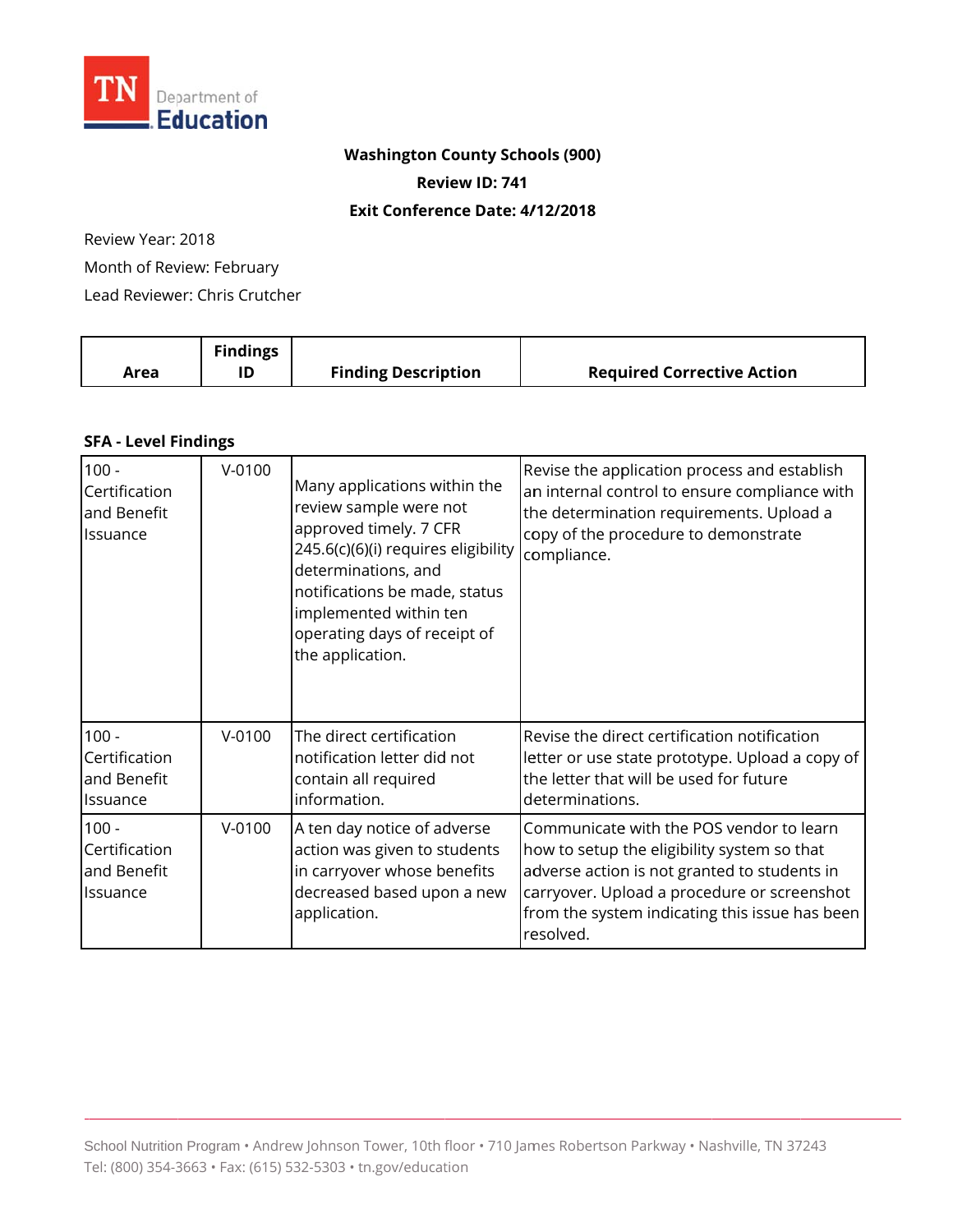

| $100 -$<br>Certification<br>and Benefit<br>Issuance | $V-0100$   | One application within the<br>free and reduced sample size<br>was approved incorrectly. The<br>application was approved for<br>free benefits based on<br>income, but the income<br>exceeded the eligibility<br>guidelines for free meals.                                                                             | Change status of affected student from free to<br>reduced. Upload a copy of the household<br>notification letter indicating the benefit<br>change to demonstrate compliance.                |
|-----------------------------------------------------|------------|-----------------------------------------------------------------------------------------------------------------------------------------------------------------------------------------------------------------------------------------------------------------------------------------------------------------------|---------------------------------------------------------------------------------------------------------------------------------------------------------------------------------------------|
| $100 -$<br>Certification<br>and Benefit<br>Issuance | $V - 0100$ | One student in the review<br>sample was directly certified<br>as foster incorrectly. The<br>household submitted an<br>application and the student<br>should have been certified as<br>foster via application. The<br>online application was<br>automatically marking all<br>foster students as directly<br>certified. | Contact software company to inquire about a<br>fix for the online application process. Upload a<br>copy of that communication and any<br>applicable documents to demonstrate<br>compliance. |
| $200 -$<br>Verification                             | $V-0200$   | The notification letter did not<br>contain all required<br>information. It did not indicate demonstrate compliance.<br>how households could contact<br>the SFA at no charge.                                                                                                                                          | Revise the notification letter or use state<br>prototype. Upload a copy of the letter to                                                                                                    |
| $200 -$<br>Verification                             | $V-0200$   | The adverse action letter did<br>not contain all required<br>information. It did not state<br>how many days<br>the households had to file an<br>appeal. 7 CFR 245.6a(j)<br>requires the notification to<br>advise households the an<br>appeal must be filed within 10<br>calendar days.                               | Revise the adverse action letter or use state<br>prototype. Upload a copy of the letter to<br>demonstrate compliance.                                                                       |